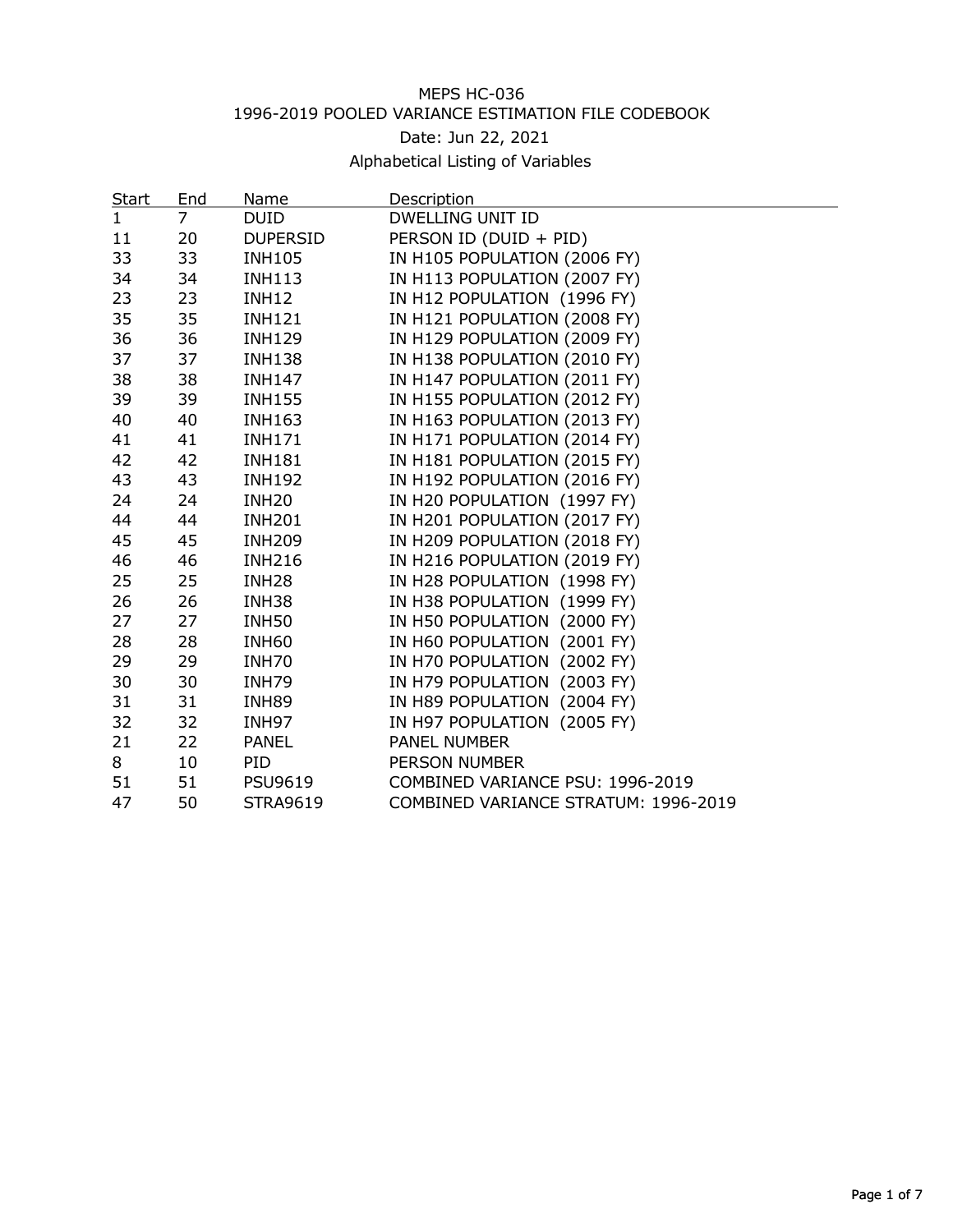Positional Listing of Variables

| Start        | End            | Name              | Description                          |
|--------------|----------------|-------------------|--------------------------------------|
| $\mathbf{1}$ | $\overline{7}$ | <b>DUID</b>       | DWELLING UNIT ID                     |
| 8            | 10             | PID               | PERSON NUMBER                        |
| 11           | 20             | <b>DUPERSID</b>   | PERSON ID (DUID + PID)               |
| 21           | 22             | <b>PANEL</b>      | <b>PANEL NUMBER</b>                  |
| 23           | 23             | INH12             | IN H12 POPULATION (1996 FY)          |
| 24           | 24             | INH <sub>20</sub> | IN H20 POPULATION (1997 FY)          |
| 25           | 25             | INH <sub>28</sub> | IN H28 POPULATION (1998 FY)          |
| 26           | 26             | INH38             | IN H38 POPULATION (1999 FY)          |
| 27           | 27             | INH50             | IN H50 POPULATION (2000 FY)          |
| 28           | 28             | INH <sub>60</sub> | IN H60 POPULATION (2001 FY)          |
| 29           | 29             | INH70             | IN H70 POPULATION (2002 FY)          |
| 30           | 30             | INH79             | IN H79 POPULATION (2003 FY)          |
| 31           | 31             | INH89             | IN H89 POPULATION (2004 FY)          |
| 32           | 32             | INH97             | IN H97 POPULATION (2005 FY)          |
| 33           | 33             | INH105            | IN H105 POPULATION (2006 FY)         |
| 34           | 34             | INH113            | IN H113 POPULATION (2007 FY)         |
| 35           | 35             | INH121            | IN H121 POPULATION (2008 FY)         |
| 36           | 36             | INH129            | IN H129 POPULATION (2009 FY)         |
| 37           | 37             | INH138            | IN H138 POPULATION (2010 FY)         |
| 38           | 38             | INH147            | IN H147 POPULATION (2011 FY)         |
| 39           | 39             | <b>INH155</b>     | IN H155 POPULATION (2012 FY)         |
| 40           | 40             | INH163            | IN H163 POPULATION (2013 FY)         |
| 41           | 41             | INH171            | IN H171 POPULATION (2014 FY)         |
| 42           | 42             | INH181            | IN H181 POPULATION (2015 FY)         |
| 43           | 43             | INH192            | IN H192 POPULATION (2016 FY)         |
| 44           | 44             | INH201            | IN H201 POPULATION (2017 FY)         |
| 45           | 45             | INH209            | IN H209 POPULATION (2018 FY)         |
| 46           | 46             | <b>INH216</b>     | IN H216 POPULATION (2019 FY)         |
| 47           | 50             | <b>STRA9619</b>   | COMBINED VARIANCE STRATUM: 1996-2019 |
| 51           | 51             | <b>PSU9619</b>    | COMBINED VARIANCE PSU: 1996-2019     |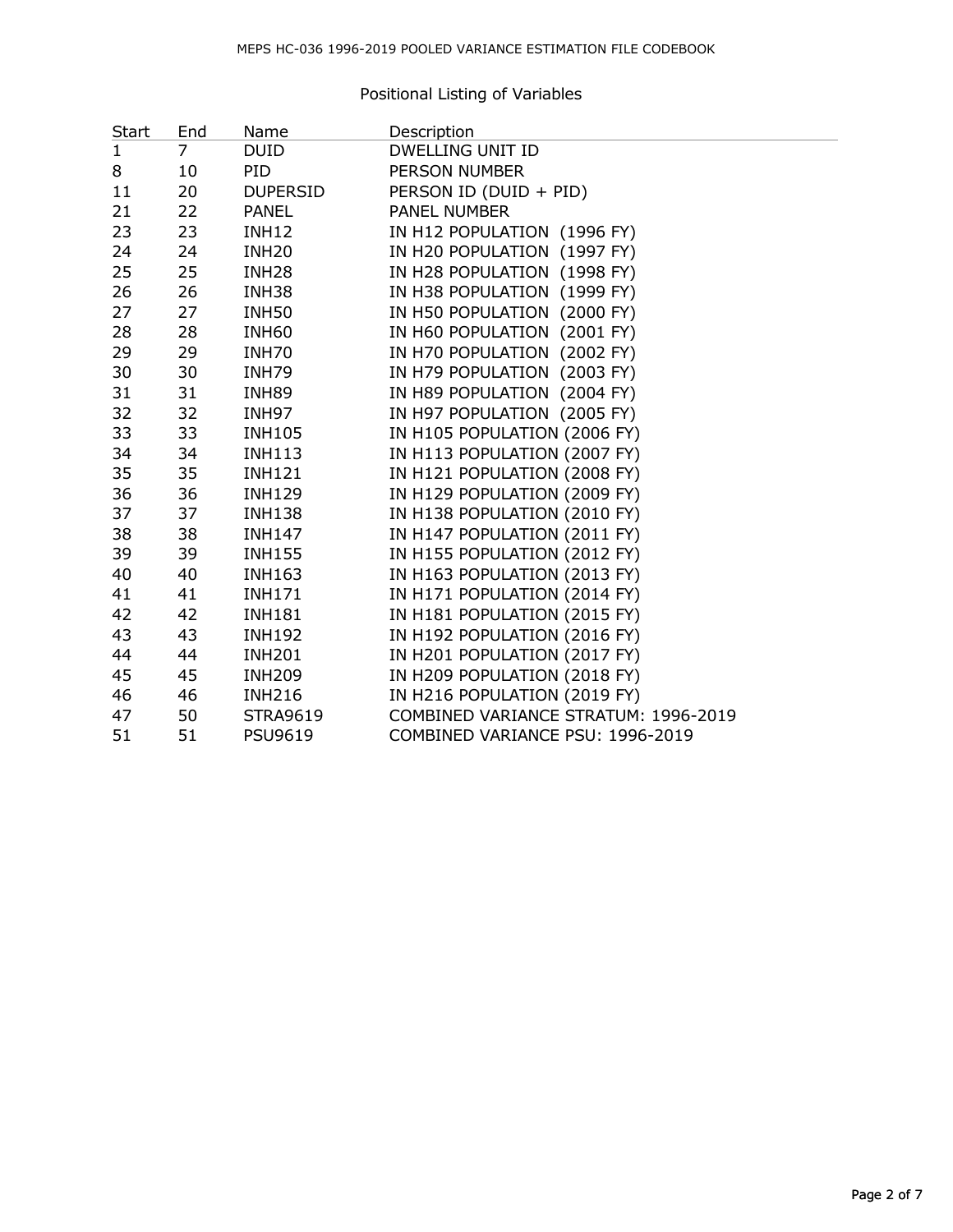## Variable Codebook

| <b>DUID</b><br>DWELLING UNIT ID<br>7.0<br><b>NUM</b><br>1<br>7<br>Value<br>Unweighted<br><b>VALID ID</b><br>433,143<br>Total:<br>433,143<br>End<br><b>Name</b><br>Description<br><b>Start</b><br>Format<br><b>Type</b><br>PID<br>PERSON NUMBER<br>3.0<br><b>NUM</b><br>8<br>10<br>Value<br>Unweighted<br><b>VALID ID</b><br>433,143<br>Total:<br>433,143<br>End<br>Description<br>Format<br><b>Type</b><br><b>Start</b><br><b>Name</b><br>PERSON ID (DUID + PID)<br><b>DUPERSID</b><br>10.0<br><b>CHAR</b><br>11<br>20<br>Value<br>Unweighted<br><b>VALID ID</b><br>433,143<br>Total:<br>433,143<br>End<br><b>Name</b><br>Description<br>Format<br><b>Start</b><br><b>Type</b><br>22<br><b>PANEL</b><br><b>PANEL NUMBER</b><br>2.0<br><b>NUM</b><br>21<br>Unweighted<br>Value<br>1 PANEL 1<br>23,442<br>2 PANEL 2<br>14,178<br>3 PANEL 3<br>11,443<br>4 PANEL 4<br>14,704<br>5 PANEL 5<br>11,508<br>6 PANEL 6<br>23,423<br>7 PANEL 7<br>17,760<br>18,045<br>8 PANEL 8<br>9 PANEL 9<br>18,086<br><b>10 PANEL 10</b><br>17,698<br><b>11 PANEL 11</b><br>18,493<br>14,149<br><b>12 PANEL 12</b><br>20,639<br>13 PANEL 13<br>18,189<br><b>14 PANEL 14</b><br>16,349<br><b>15 PANEL 15</b><br>20,697<br><b>16 PANEL 16</b><br><b>17 PANEL 17</b><br>20,428<br><b>18 PANEL 18</b><br>18,715<br><b>19 PANEL 19</b><br>17,763<br>19,344<br><b>20 PANEL 20</b><br><b>21 PANEL 21</b><br>17,449 | 30,758<br>22 PANEL 22<br>23 PANEL 23<br>15,794<br><b>24 PANEL 24</b><br>14,089 | <b>Name</b> | Description | Format | <b>Type</b> | <b>Start</b> | End     |
|---------------------------------------------------------------------------------------------------------------------------------------------------------------------------------------------------------------------------------------------------------------------------------------------------------------------------------------------------------------------------------------------------------------------------------------------------------------------------------------------------------------------------------------------------------------------------------------------------------------------------------------------------------------------------------------------------------------------------------------------------------------------------------------------------------------------------------------------------------------------------------------------------------------------------------------------------------------------------------------------------------------------------------------------------------------------------------------------------------------------------------------------------------------------------------------------------------------------------------------------------------------------------------------------------------------------------------------------------------------------------------------|--------------------------------------------------------------------------------|-------------|-------------|--------|-------------|--------------|---------|
|                                                                                                                                                                                                                                                                                                                                                                                                                                                                                                                                                                                                                                                                                                                                                                                                                                                                                                                                                                                                                                                                                                                                                                                                                                                                                                                                                                                       |                                                                                |             |             |        |             |              |         |
|                                                                                                                                                                                                                                                                                                                                                                                                                                                                                                                                                                                                                                                                                                                                                                                                                                                                                                                                                                                                                                                                                                                                                                                                                                                                                                                                                                                       |                                                                                |             |             |        |             |              |         |
|                                                                                                                                                                                                                                                                                                                                                                                                                                                                                                                                                                                                                                                                                                                                                                                                                                                                                                                                                                                                                                                                                                                                                                                                                                                                                                                                                                                       |                                                                                |             |             |        |             |              |         |
|                                                                                                                                                                                                                                                                                                                                                                                                                                                                                                                                                                                                                                                                                                                                                                                                                                                                                                                                                                                                                                                                                                                                                                                                                                                                                                                                                                                       |                                                                                |             |             |        |             |              |         |
|                                                                                                                                                                                                                                                                                                                                                                                                                                                                                                                                                                                                                                                                                                                                                                                                                                                                                                                                                                                                                                                                                                                                                                                                                                                                                                                                                                                       |                                                                                |             |             |        |             |              |         |
|                                                                                                                                                                                                                                                                                                                                                                                                                                                                                                                                                                                                                                                                                                                                                                                                                                                                                                                                                                                                                                                                                                                                                                                                                                                                                                                                                                                       |                                                                                |             |             |        |             |              |         |
|                                                                                                                                                                                                                                                                                                                                                                                                                                                                                                                                                                                                                                                                                                                                                                                                                                                                                                                                                                                                                                                                                                                                                                                                                                                                                                                                                                                       |                                                                                |             |             |        |             |              |         |
|                                                                                                                                                                                                                                                                                                                                                                                                                                                                                                                                                                                                                                                                                                                                                                                                                                                                                                                                                                                                                                                                                                                                                                                                                                                                                                                                                                                       |                                                                                |             |             |        |             |              |         |
|                                                                                                                                                                                                                                                                                                                                                                                                                                                                                                                                                                                                                                                                                                                                                                                                                                                                                                                                                                                                                                                                                                                                                                                                                                                                                                                                                                                       |                                                                                |             |             |        |             |              |         |
|                                                                                                                                                                                                                                                                                                                                                                                                                                                                                                                                                                                                                                                                                                                                                                                                                                                                                                                                                                                                                                                                                                                                                                                                                                                                                                                                                                                       |                                                                                |             |             |        |             |              |         |
|                                                                                                                                                                                                                                                                                                                                                                                                                                                                                                                                                                                                                                                                                                                                                                                                                                                                                                                                                                                                                                                                                                                                                                                                                                                                                                                                                                                       |                                                                                |             |             |        |             |              |         |
|                                                                                                                                                                                                                                                                                                                                                                                                                                                                                                                                                                                                                                                                                                                                                                                                                                                                                                                                                                                                                                                                                                                                                                                                                                                                                                                                                                                       |                                                                                |             |             |        |             |              |         |
|                                                                                                                                                                                                                                                                                                                                                                                                                                                                                                                                                                                                                                                                                                                                                                                                                                                                                                                                                                                                                                                                                                                                                                                                                                                                                                                                                                                       |                                                                                |             |             |        |             |              |         |
|                                                                                                                                                                                                                                                                                                                                                                                                                                                                                                                                                                                                                                                                                                                                                                                                                                                                                                                                                                                                                                                                                                                                                                                                                                                                                                                                                                                       |                                                                                |             |             |        |             |              |         |
|                                                                                                                                                                                                                                                                                                                                                                                                                                                                                                                                                                                                                                                                                                                                                                                                                                                                                                                                                                                                                                                                                                                                                                                                                                                                                                                                                                                       |                                                                                |             |             |        |             |              |         |
|                                                                                                                                                                                                                                                                                                                                                                                                                                                                                                                                                                                                                                                                                                                                                                                                                                                                                                                                                                                                                                                                                                                                                                                                                                                                                                                                                                                       |                                                                                |             |             |        |             |              |         |
|                                                                                                                                                                                                                                                                                                                                                                                                                                                                                                                                                                                                                                                                                                                                                                                                                                                                                                                                                                                                                                                                                                                                                                                                                                                                                                                                                                                       |                                                                                |             |             |        |             |              |         |
|                                                                                                                                                                                                                                                                                                                                                                                                                                                                                                                                                                                                                                                                                                                                                                                                                                                                                                                                                                                                                                                                                                                                                                                                                                                                                                                                                                                       |                                                                                |             |             |        |             |              |         |
|                                                                                                                                                                                                                                                                                                                                                                                                                                                                                                                                                                                                                                                                                                                                                                                                                                                                                                                                                                                                                                                                                                                                                                                                                                                                                                                                                                                       |                                                                                |             |             |        |             |              |         |
|                                                                                                                                                                                                                                                                                                                                                                                                                                                                                                                                                                                                                                                                                                                                                                                                                                                                                                                                                                                                                                                                                                                                                                                                                                                                                                                                                                                       |                                                                                |             |             |        |             |              |         |
|                                                                                                                                                                                                                                                                                                                                                                                                                                                                                                                                                                                                                                                                                                                                                                                                                                                                                                                                                                                                                                                                                                                                                                                                                                                                                                                                                                                       |                                                                                |             |             |        |             |              |         |
|                                                                                                                                                                                                                                                                                                                                                                                                                                                                                                                                                                                                                                                                                                                                                                                                                                                                                                                                                                                                                                                                                                                                                                                                                                                                                                                                                                                       |                                                                                |             |             |        |             |              |         |
|                                                                                                                                                                                                                                                                                                                                                                                                                                                                                                                                                                                                                                                                                                                                                                                                                                                                                                                                                                                                                                                                                                                                                                                                                                                                                                                                                                                       |                                                                                |             |             |        |             |              |         |
|                                                                                                                                                                                                                                                                                                                                                                                                                                                                                                                                                                                                                                                                                                                                                                                                                                                                                                                                                                                                                                                                                                                                                                                                                                                                                                                                                                                       |                                                                                |             |             |        |             |              |         |
|                                                                                                                                                                                                                                                                                                                                                                                                                                                                                                                                                                                                                                                                                                                                                                                                                                                                                                                                                                                                                                                                                                                                                                                                                                                                                                                                                                                       |                                                                                |             |             |        |             |              |         |
|                                                                                                                                                                                                                                                                                                                                                                                                                                                                                                                                                                                                                                                                                                                                                                                                                                                                                                                                                                                                                                                                                                                                                                                                                                                                                                                                                                                       |                                                                                |             |             |        |             |              |         |
|                                                                                                                                                                                                                                                                                                                                                                                                                                                                                                                                                                                                                                                                                                                                                                                                                                                                                                                                                                                                                                                                                                                                                                                                                                                                                                                                                                                       |                                                                                |             |             |        |             |              |         |
|                                                                                                                                                                                                                                                                                                                                                                                                                                                                                                                                                                                                                                                                                                                                                                                                                                                                                                                                                                                                                                                                                                                                                                                                                                                                                                                                                                                       |                                                                                |             |             |        |             |              |         |
|                                                                                                                                                                                                                                                                                                                                                                                                                                                                                                                                                                                                                                                                                                                                                                                                                                                                                                                                                                                                                                                                                                                                                                                                                                                                                                                                                                                       |                                                                                |             |             |        |             |              |         |
|                                                                                                                                                                                                                                                                                                                                                                                                                                                                                                                                                                                                                                                                                                                                                                                                                                                                                                                                                                                                                                                                                                                                                                                                                                                                                                                                                                                       |                                                                                |             |             |        |             |              |         |
|                                                                                                                                                                                                                                                                                                                                                                                                                                                                                                                                                                                                                                                                                                                                                                                                                                                                                                                                                                                                                                                                                                                                                                                                                                                                                                                                                                                       |                                                                                |             |             |        |             |              |         |
|                                                                                                                                                                                                                                                                                                                                                                                                                                                                                                                                                                                                                                                                                                                                                                                                                                                                                                                                                                                                                                                                                                                                                                                                                                                                                                                                                                                       |                                                                                |             |             |        |             |              |         |
|                                                                                                                                                                                                                                                                                                                                                                                                                                                                                                                                                                                                                                                                                                                                                                                                                                                                                                                                                                                                                                                                                                                                                                                                                                                                                                                                                                                       |                                                                                |             |             |        |             |              |         |
|                                                                                                                                                                                                                                                                                                                                                                                                                                                                                                                                                                                                                                                                                                                                                                                                                                                                                                                                                                                                                                                                                                                                                                                                                                                                                                                                                                                       |                                                                                |             |             |        |             |              |         |
|                                                                                                                                                                                                                                                                                                                                                                                                                                                                                                                                                                                                                                                                                                                                                                                                                                                                                                                                                                                                                                                                                                                                                                                                                                                                                                                                                                                       |                                                                                |             |             |        |             |              |         |
|                                                                                                                                                                                                                                                                                                                                                                                                                                                                                                                                                                                                                                                                                                                                                                                                                                                                                                                                                                                                                                                                                                                                                                                                                                                                                                                                                                                       |                                                                                |             |             |        |             |              |         |
|                                                                                                                                                                                                                                                                                                                                                                                                                                                                                                                                                                                                                                                                                                                                                                                                                                                                                                                                                                                                                                                                                                                                                                                                                                                                                                                                                                                       |                                                                                |             |             |        |             |              |         |
|                                                                                                                                                                                                                                                                                                                                                                                                                                                                                                                                                                                                                                                                                                                                                                                                                                                                                                                                                                                                                                                                                                                                                                                                                                                                                                                                                                                       |                                                                                |             |             |        |             |              |         |
|                                                                                                                                                                                                                                                                                                                                                                                                                                                                                                                                                                                                                                                                                                                                                                                                                                                                                                                                                                                                                                                                                                                                                                                                                                                                                                                                                                                       |                                                                                |             |             |        |             |              |         |
|                                                                                                                                                                                                                                                                                                                                                                                                                                                                                                                                                                                                                                                                                                                                                                                                                                                                                                                                                                                                                                                                                                                                                                                                                                                                                                                                                                                       |                                                                                |             |             |        |             |              |         |
|                                                                                                                                                                                                                                                                                                                                                                                                                                                                                                                                                                                                                                                                                                                                                                                                                                                                                                                                                                                                                                                                                                                                                                                                                                                                                                                                                                                       |                                                                                |             |             |        |             |              |         |
|                                                                                                                                                                                                                                                                                                                                                                                                                                                                                                                                                                                                                                                                                                                                                                                                                                                                                                                                                                                                                                                                                                                                                                                                                                                                                                                                                                                       |                                                                                |             |             |        |             |              |         |
|                                                                                                                                                                                                                                                                                                                                                                                                                                                                                                                                                                                                                                                                                                                                                                                                                                                                                                                                                                                                                                                                                                                                                                                                                                                                                                                                                                                       |                                                                                |             |             |        |             |              |         |
|                                                                                                                                                                                                                                                                                                                                                                                                                                                                                                                                                                                                                                                                                                                                                                                                                                                                                                                                                                                                                                                                                                                                                                                                                                                                                                                                                                                       |                                                                                |             |             |        |             |              |         |
|                                                                                                                                                                                                                                                                                                                                                                                                                                                                                                                                                                                                                                                                                                                                                                                                                                                                                                                                                                                                                                                                                                                                                                                                                                                                                                                                                                                       |                                                                                |             |             |        |             |              |         |
|                                                                                                                                                                                                                                                                                                                                                                                                                                                                                                                                                                                                                                                                                                                                                                                                                                                                                                                                                                                                                                                                                                                                                                                                                                                                                                                                                                                       |                                                                                |             |             |        | Total:      |              | 433,143 |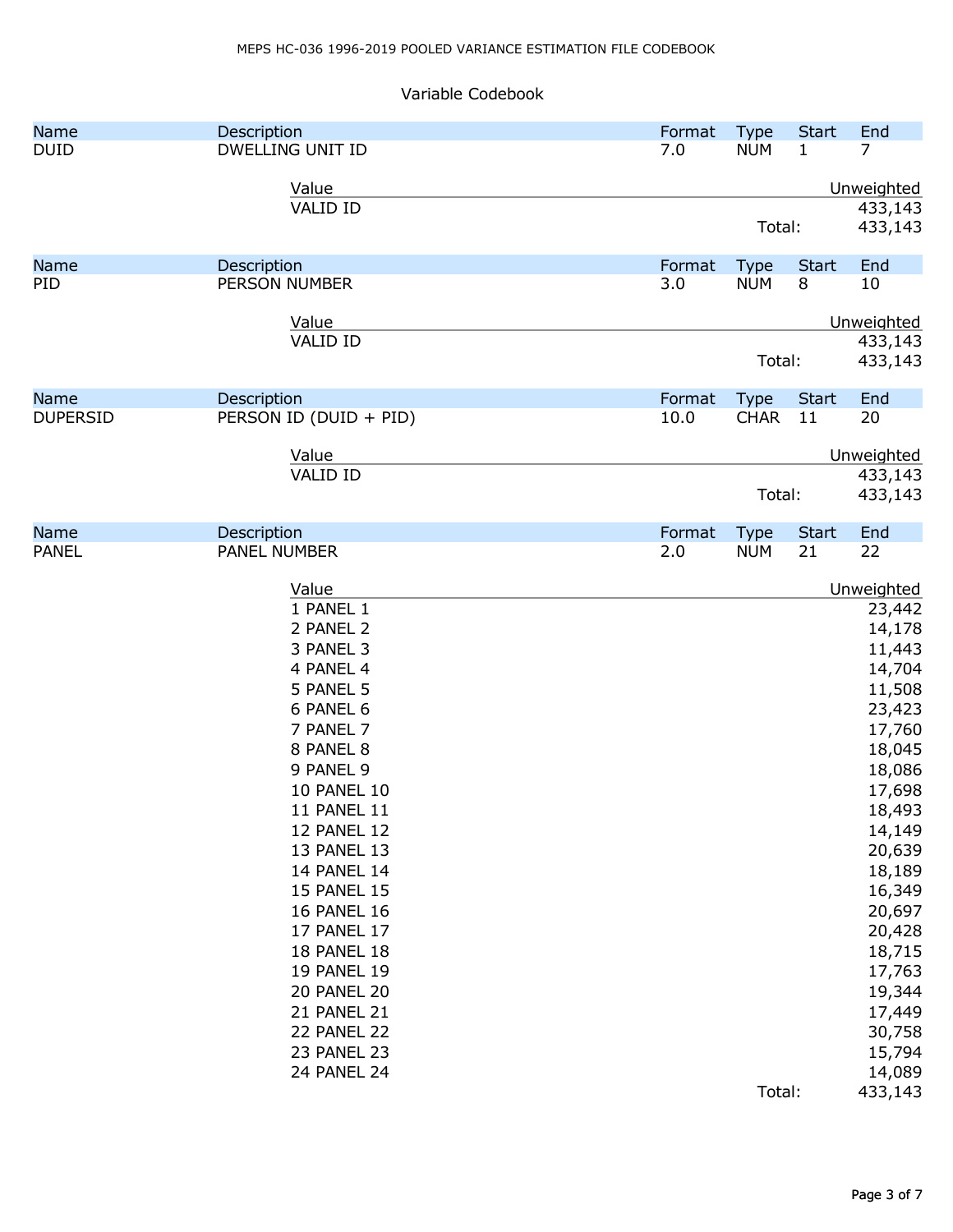| <b>Name</b>       | Description                 |  | Format | <b>Type</b> | <b>Start</b> | End        |
|-------------------|-----------------------------|--|--------|-------------|--------------|------------|
| <b>INH12</b>      | IN H12 POPULATION (1996 FY) |  | 1.0    | <b>NUM</b>  | 23           | 23         |
|                   | Value                       |  |        |             | Unweighted   |            |
|                   | 1 YES                       |  |        |             |              | 22,601     |
|                   | 2 NO                        |  |        |             |              | 410,542    |
|                   |                             |  |        | Total:      |              | 433,143    |
| <b>Name</b>       | Description                 |  | Format | <b>Type</b> | <b>Start</b> | End        |
| <b>INH20</b>      | IN H20 POPULATION (1997 FY) |  | 1.0    | <b>NUM</b>  | 24           | 24         |
|                   |                             |  |        |             |              |            |
|                   | Value                       |  |        |             |              | Unweighted |
|                   | 1 YES                       |  |        |             |              | 34,551     |
|                   | 2 NO                        |  |        |             |              | 398,592    |
|                   |                             |  |        | Total:      |              | 433,143    |
| <b>Name</b>       | Description                 |  | Format | <b>Type</b> | <b>Start</b> | End        |
| INH <sub>28</sub> | IN H28 POPULATION (1998 FY) |  | 1.0    | <b>NUM</b>  | 25           | 25         |
|                   | Value                       |  |        |             |              | Unweighted |
|                   | 1 YES                       |  |        |             |              | 24,072     |
|                   | 2 NO                        |  |        |             |              | 409,071    |
|                   |                             |  |        | Total:      |              | 433,143    |
| <b>Name</b>       | Description                 |  | Format | <b>Type</b> | <b>Start</b> | End        |
| INH <sub>38</sub> | IN H38 POPULATION (1999 FY) |  | 1.0    | <b>NUM</b>  | 26           | 26         |
|                   |                             |  |        |             |              |            |
|                   | Value                       |  |        |             |              | Unweighted |
|                   | 1 YES                       |  |        |             |              | 24,618     |
|                   | 2 NO                        |  |        |             |              | 408,525    |
|                   |                             |  |        | Total:      |              | 433,143    |
| <b>Name</b>       | Description                 |  | Format | <b>Type</b> | <b>Start</b> | End        |
| <b>INH50</b>      | IN H50 POPULATION (2000 FY) |  | 1.0    | <b>NUM</b>  | 27           | 27         |
|                   |                             |  |        |             |              |            |
|                   | Value                       |  |        |             |              | Unweighted |
|                   | 1 YES                       |  |        |             |              | 25,096     |
|                   | 2 NO                        |  |        |             |              | 408,047    |
|                   |                             |  |        | Total:      |              | 433,143    |
| <b>Name</b>       | Description                 |  | Format | <b>Type</b> | <b>Start</b> | End        |
| <b>INH60</b>      | IN H60 POPULATION (2001 FY) |  | 1.0    | <b>NUM</b>  | 28           | 28         |
|                   | Value                       |  |        |             |              | Unweighted |
|                   | 1 YES                       |  |        |             |              | 33,556     |
|                   | 2 NO                        |  |        |             |              | 399,587    |
|                   |                             |  |        | Total:      |              | 433,143    |
| <b>Name</b>       | Description                 |  | Format | <b>Type</b> | <b>Start</b> | End        |
| <b>INH70</b>      | IN H70 POPULATION (2002 FY) |  | 1.0    | <b>NUM</b>  | 29           | 29         |
|                   | Value                       |  |        |             |              | Unweighted |
|                   | 1 YES                       |  |        |             |              | 39,165     |
|                   | 2 NO                        |  |        |             |              | 393,978    |
|                   |                             |  |        | Total:      |              | 433,143    |
|                   |                             |  |        |             |              |            |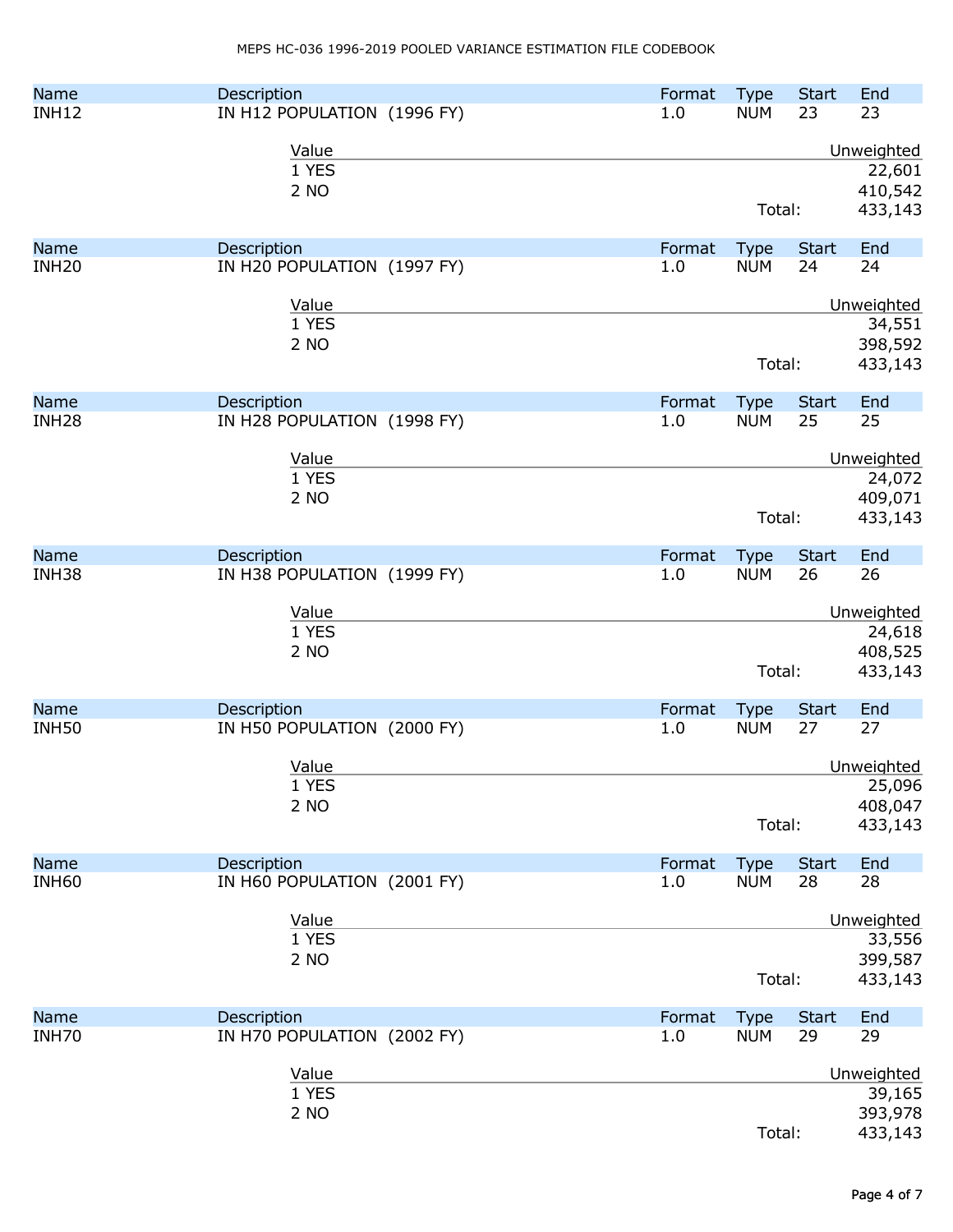| <b>Name</b>   | Description                  | Format | <b>Type</b> | <b>Start</b> | End        |
|---------------|------------------------------|--------|-------------|--------------|------------|
| INH79         | IN H79 POPULATION (2003 FY)  | 1.0    | <b>NUM</b>  | 30           | 30         |
|               | Value                        |        |             |              | Unweighted |
|               | 1 YES                        |        |             |              | 34,215     |
|               |                              |        |             |              |            |
|               | 2 NO                         |        |             |              | 398,928    |
|               |                              |        | Total:      |              | 433,143    |
| <b>Name</b>   | Description                  | Format | <b>Type</b> | <b>Start</b> | End        |
| <b>INH89</b>  | IN H89 POPULATION (2004 FY)  | 1.0    | <b>NUM</b>  | 31           | 31         |
|               |                              |        |             |              |            |
|               | Value                        |        |             |              | Unweighted |
|               | 1 YES                        |        |             |              | 34,403     |
|               | 2 NO                         |        |             |              | 398,740    |
|               |                              |        | Total:      |              | 433,143    |
|               |                              |        |             |              |            |
| <b>Name</b>   | Description                  | Format | <b>Type</b> | <b>Start</b> | End        |
| INH97         | IN H97 POPULATION (2005 FY)  | 1.0    | <b>NUM</b>  | 32           | 32         |
|               |                              |        |             |              |            |
|               | Value<br>1 YES               |        |             |              | Unweighted |
|               |                              |        |             |              | 33,961     |
|               | 2 NO                         |        |             |              | 399,182    |
|               |                              |        | Total:      |              | 433,143    |
| <b>Name</b>   | Description                  | Format | <b>Type</b> | <b>Start</b> | End        |
| <b>INH105</b> | IN H105 POPULATION (2006 FY) | 1.0    | <b>NUM</b>  | 33           | 33         |
|               |                              |        |             |              |            |
|               | Value                        |        |             |              | Unweighted |
|               | 1 YES                        |        |             |              | 34,145     |
|               | 2 NO                         |        |             |              | 398,998    |
|               |                              |        | Total:      |              | 433,143    |
|               |                              |        |             |              |            |
| <b>Name</b>   | Description                  | Format | <b>Type</b> | <b>Start</b> | End        |
| <b>INH113</b> | IN H113 POPULATION (2007 FY) | 1.0    | <b>NUM</b>  | 34           | 34         |
|               | Value                        |        |             |              |            |
|               | 1 YES                        |        |             |              | Unweighted |
|               |                              |        |             |              | 30,964     |
|               | 2 NO                         |        |             |              | 402,179    |
|               |                              |        | Total:      |              | 433,143    |
| <b>Name</b>   | Description                  | Format | <b>Type</b> | <b>Start</b> | End        |
| <b>INH121</b> | IN H121 POPULATION (2008 FY) | 1.0    | <b>NUM</b>  | 35           | 35         |
|               |                              |        |             |              |            |
|               | Value                        |        |             |              | Unweighted |
|               | 1 YES                        |        |             |              | 33,066     |
|               | 2 NO                         |        |             |              | 400,077    |
|               |                              |        | Total:      |              | 433,143    |
|               |                              |        |             |              |            |
| <b>Name</b>   | Description                  | Format | <b>Type</b> | <b>Start</b> | End        |
| <b>INH129</b> | IN H129 POPULATION (2009 FY) | 1.0    | <b>NUM</b>  | 36           | 36         |
|               | Value                        |        |             |              | Unweighted |
|               | 1 YES                        |        |             |              | 36,855     |
|               | 2 NO                         |        |             |              | 396,288    |
|               |                              |        | Total:      |              | 433,143    |
|               |                              |        |             |              |            |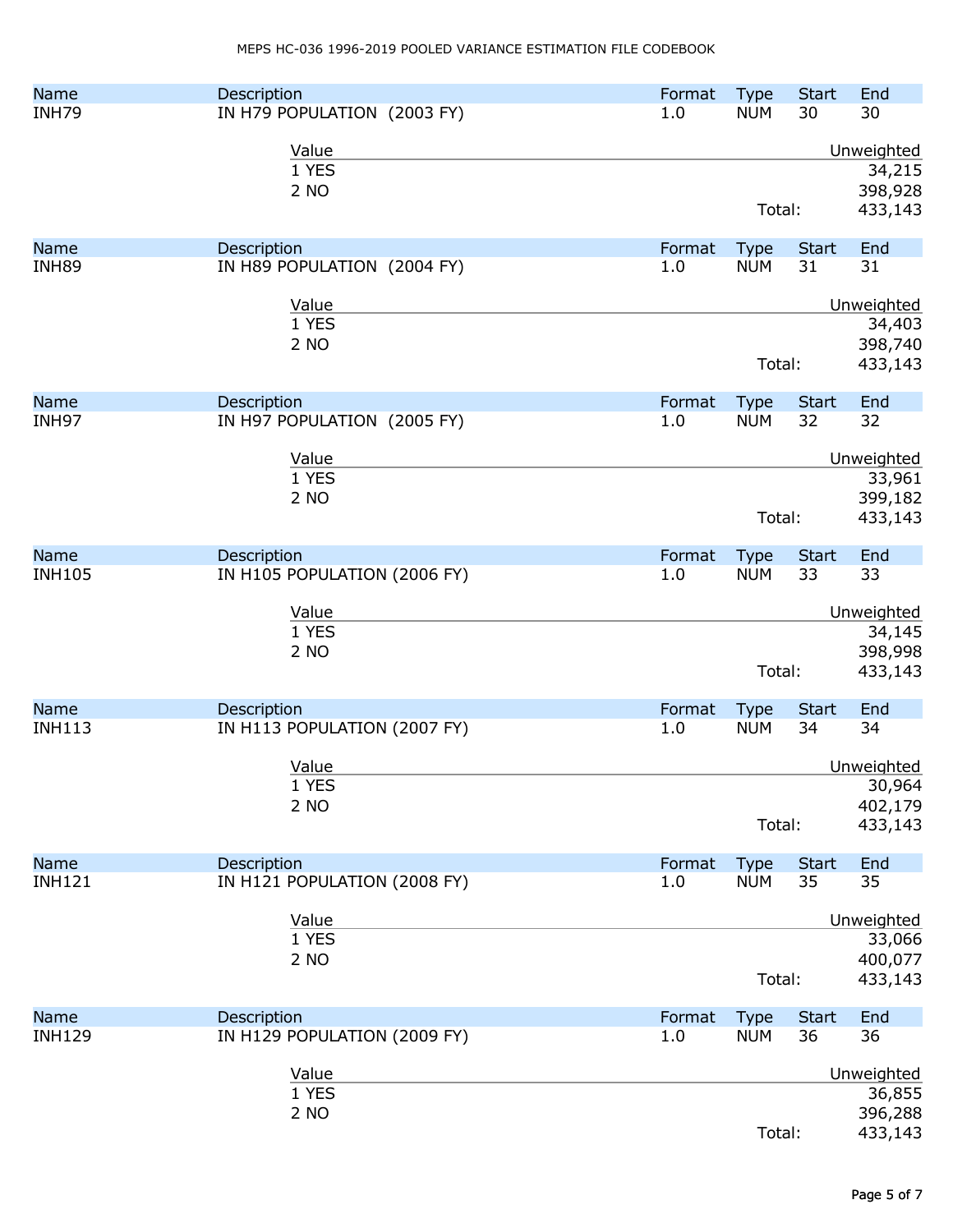| <b>Name</b>   | Description                  | Format | <b>Type</b> | <b>Start</b> | End                  |
|---------------|------------------------------|--------|-------------|--------------|----------------------|
| <b>INH138</b> | IN H138 POPULATION (2010 FY) | 1.0    | <b>NUM</b>  | 37           | 37                   |
|               | Value                        |        |             |              | Unweighted           |
|               | 1 YES                        |        |             |              | 32,846               |
|               | 2 NO                         |        |             |              | 400,297              |
|               |                              |        | Total:      |              | 433,143              |
| <b>Name</b>   | Description                  | Format | <b>Type</b> | <b>Start</b> | End                  |
| <b>INH147</b> | IN H147 POPULATION (2011 FY) | 1.0    | <b>NUM</b>  | 38           | 38                   |
|               |                              |        |             |              |                      |
|               | Value                        |        |             |              | Unweighted           |
|               | 1 YES                        |        |             |              | 35,313               |
|               | 2 NO                         |        |             |              | 397,830              |
|               |                              |        | Total:      |              | 433,143              |
|               |                              |        |             |              |                      |
| <b>Name</b>   | Description                  | Format | <b>Type</b> | <b>Start</b> | End                  |
| <b>INH155</b> | IN H155 POPULATION (2012 FY) | 1.0    | <b>NUM</b>  | 39           | 39                   |
|               | Value                        |        |             |              | Unweighted           |
|               | 1 YES                        |        |             |              | 38,974               |
|               | 2 NO                         |        |             |              | 394,169              |
|               |                              |        | Total:      |              | 433,143              |
|               |                              |        |             |              |                      |
| <b>Name</b>   | Description                  | Format | <b>Type</b> | <b>Start</b> | End                  |
| <b>INH163</b> | IN H163 POPULATION (2013 FY) | 1.0    | <b>NUM</b>  | 40           | 40                   |
|               | Value                        |        |             |              | Unweighted           |
|               | 1 YES                        |        |             |              | 36,940               |
|               | 2 NO                         |        |             |              | 396,203              |
|               |                              |        | Total:      |              | 433,143              |
|               |                              |        |             |              |                      |
| <b>Name</b>   | Description                  | Format | <b>Type</b> | <b>Start</b> | End                  |
| <b>INH171</b> | IN H171 POPULATION (2014 FY) | 1.0    | <b>NUM</b>  | 41           | 41                   |
|               | Value                        |        |             |              |                      |
|               | 1 YES                        |        |             |              | Unweighted<br>34,875 |
|               | 2 NO                         |        |             |              | 398,268              |
|               |                              |        | Total:      |              | 433,143              |
|               |                              |        |             |              |                      |
| <b>Name</b>   | Description                  | Format | <b>Type</b> | <b>Start</b> | End                  |
| <b>INH181</b> | IN H181 POPULATION (2015 FY) | 1.0    | <b>NUM</b>  | 42           | 42                   |
|               |                              |        |             |              |                      |
|               | Value<br>1 YES               |        |             |              | Unweighted<br>35,427 |
|               | 2 NO                         |        |             |              | 397,716              |
|               |                              |        | Total:      |              | 433,143              |
|               |                              |        |             |              |                      |
| <b>Name</b>   | Description                  | Format | <b>Type</b> | <b>Start</b> | End                  |
| <b>INH192</b> | IN H192 POPULATION (2016 FY) | 1.0    | <b>NUM</b>  | 43           | 43                   |
|               |                              |        |             |              |                      |
|               | Value<br>1 YES               |        |             |              | Unweighted<br>34,655 |
|               | 2 NO                         |        |             |              | 398,488              |
|               |                              |        | Total:      |              | 433,143              |
|               |                              |        |             |              |                      |